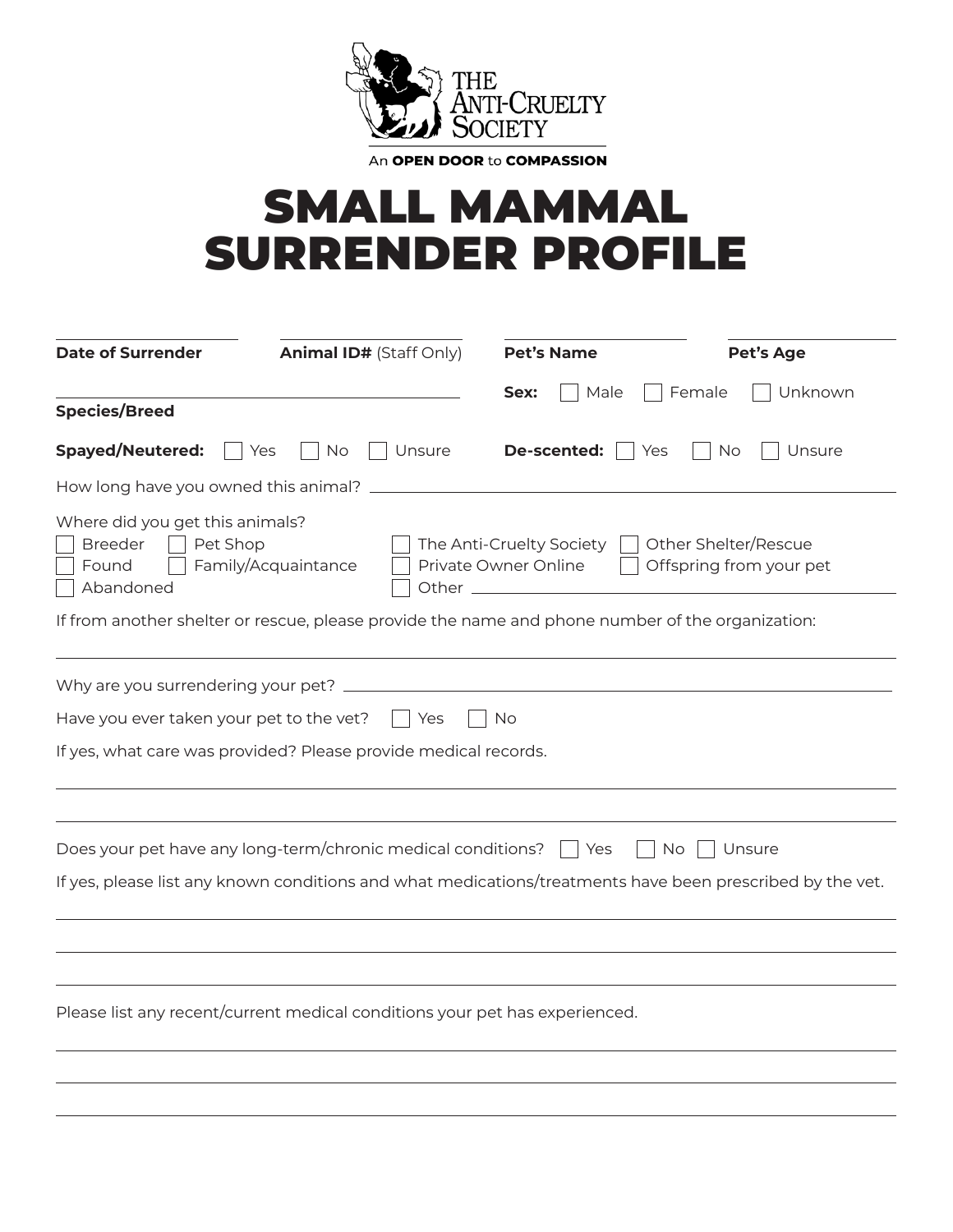| Have you noticed any of the following conditions in your pet recently?<br>Coughing, sneezing or nasal discharge<br>Vomiting<br>Loose stool/Diarrhea<br><b>Bloody Stool</b><br>Worms in stool<br>Rashes/Hot spot or Itchiness<br>Head shaking or scratching ears<br>Hair Loss<br>Lameness/Limping<br>Bugs (fleas, ticks, maggots, etc.) on skin/coat<br>Open or Recently healed wounds<br>Pain/Sensitivity to touch<br>Eye injury, sensitivity, or discharge<br>Loss of appetite and/or reduced activity<br>Abnormal weight loss<br>Masses/Tumors<br>None of the above<br>Other_ |  |  |  |  |  |
|---------------------------------------------------------------------------------------------------------------------------------------------------------------------------------------------------------------------------------------------------------------------------------------------------------------------------------------------------------------------------------------------------------------------------------------------------------------------------------------------------------------------------------------------------------------------------------|--|--|--|--|--|
| Please list any allergies/sensitivities your pet has. (Plants, food, seasonal, medications, vaccinations, etc.)                                                                                                                                                                                                                                                                                                                                                                                                                                                                 |  |  |  |  |  |
|                                                                                                                                                                                                                                                                                                                                                                                                                                                                                                                                                                                 |  |  |  |  |  |
|                                                                                                                                                                                                                                                                                                                                                                                                                                                                                                                                                                                 |  |  |  |  |  |
| Please list any medications your pet is currently taking. Please bring medications to your appointment.                                                                                                                                                                                                                                                                                                                                                                                                                                                                         |  |  |  |  |  |
|                                                                                                                                                                                                                                                                                                                                                                                                                                                                                                                                                                                 |  |  |  |  |  |
| Who in your family was responsible for the primary care of your pet?<br>Adults (18+)<br>Teens (13 - 17)<br>Children (12 or younger)                                                                                                                                                                                                                                                                                                                                                                                                                                             |  |  |  |  |  |
| On average, how often was your pet handled by humans?<br>Never<br>Weekly<br>Bi-Weekly<br>Daily<br>Monthly<br>Rarely handled                                                                                                                                                                                                                                                                                                                                                                                                                                                     |  |  |  |  |  |
| What type of enclosure was your pet kept in?<br>None/Free roam<br>Single level cage<br>Multi-level cage<br>Hutch indoors<br>Crate                                                                                                                                                                                                                                                                                                                                                                                                                                               |  |  |  |  |  |
| Hutch Outdoors<br>Play pen<br>Designated room<br>Habitrail/Tunnel Cage   Aquarium<br>Aquarium with wire topper                                                                                                                                                                                                                                                                                                                                                                                                                                                                  |  |  |  |  |  |
|                                                                                                                                                                                                                                                                                                                                                                                                                                                                                                                                                                                 |  |  |  |  |  |
| On average, how often was your pet allowed out of his/her enclosure?<br>Less than 2 hours daily<br>2-4 hours daily<br>4-8 hours daily<br>Never<br>A few times per week<br>8-12 hours daily<br>Only during cleaning<br>Free Roaming<br>Only in enclosure overnight                                                                                                                                                                                                                                                                                                               |  |  |  |  |  |
| What did your pet do when allowed to out of its enclosure?<br>Chewed furniture, walls or floors<br>Chewed wires<br>Hid<br>Sought out family members<br>Stole items<br>Played<br>N/A<br>Slept<br>Other_                                                                                                                                                                                                                                                                                                                                                                          |  |  |  |  |  |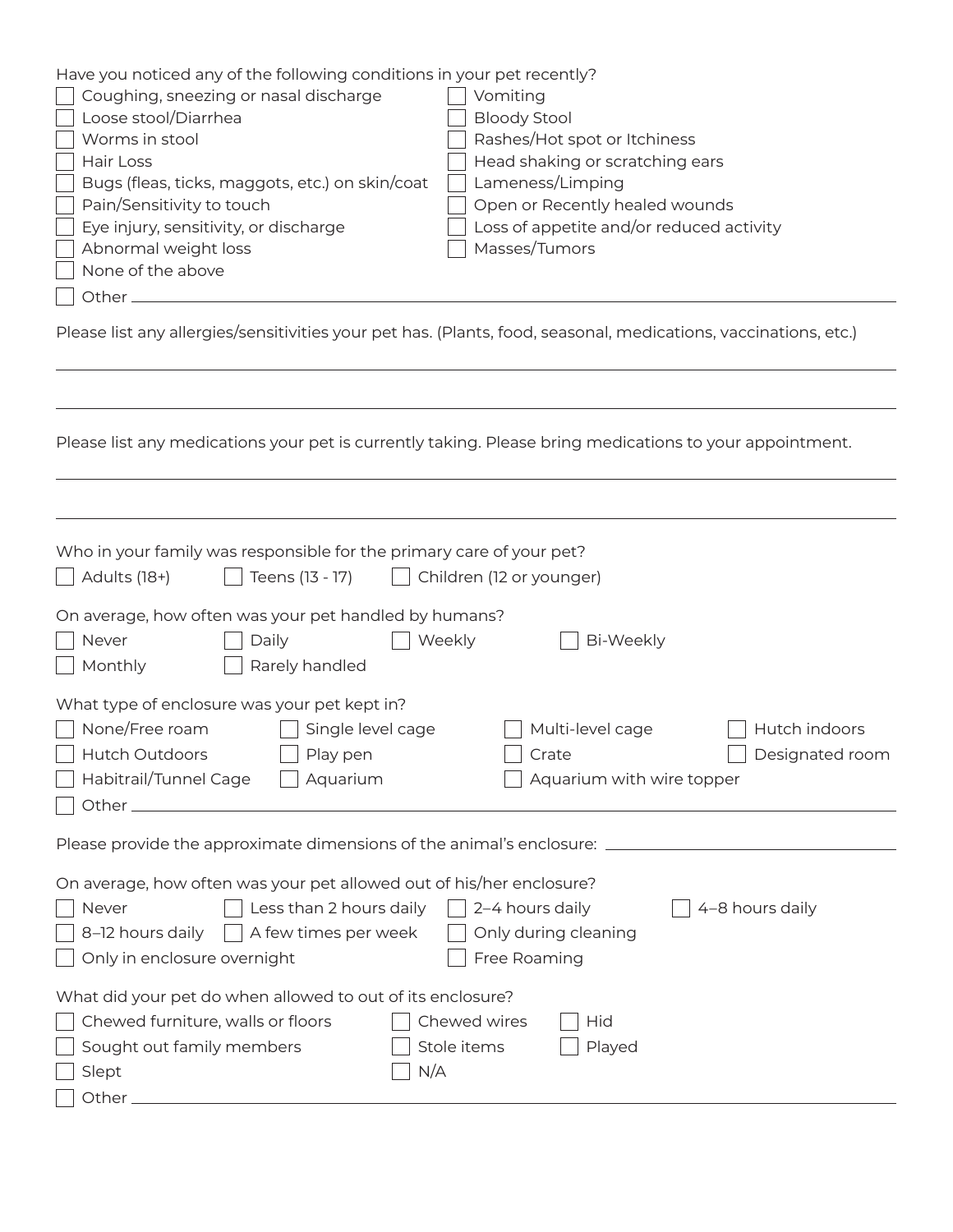| Was your pet ever allowed outdoors?                                                            |                                                             |               |  |  |  |  |
|------------------------------------------------------------------------------------------------|-------------------------------------------------------------|---------------|--|--|--|--|
| On Leash<br>Never                                                                              | In yard<br>In a pen                                         |               |  |  |  |  |
| Lived in an outdoor enclosure part-time                                                        | Lived in an outdoor enclosure full-time                     |               |  |  |  |  |
|                                                                                                |                                                             |               |  |  |  |  |
|                                                                                                |                                                             |               |  |  |  |  |
| What contact has your pet had with other small animals in the time you've owned him/her?       |                                                             |               |  |  |  |  |
| Housed with un-sexed litter mate(s)<br>Housed with male(s) of the same species<br>$\mathbf{1}$ |                                                             |               |  |  |  |  |
| Housed with female(s) of the same species<br>Recently nursing a litter                         |                                                             |               |  |  |  |  |
| Housed with/near different species of small animal                                             |                                                             |               |  |  |  |  |
| None                                                                                           |                                                             |               |  |  |  |  |
| How long ago was your pet in contact with other small animals?                                 |                                                             |               |  |  |  |  |
|                                                                                                |                                                             |               |  |  |  |  |
|                                                                                                |                                                             |               |  |  |  |  |
|                                                                                                |                                                             |               |  |  |  |  |
| What type of food did you feed your pet?                                                       |                                                             |               |  |  |  |  |
| <b>Nutrition Blocks</b><br>Pellets                                                             | Fresh Fruits/Vegetables                                     | Timothy Hay   |  |  |  |  |
| Alfalfa Hay<br>Cat Food                                                                        | Dog Food                                                    | Seeds/Corn    |  |  |  |  |
|                                                                                                |                                                             |               |  |  |  |  |
| What brand(s) of food do you feed your pet?                                                    |                                                             |               |  |  |  |  |
|                                                                                                |                                                             |               |  |  |  |  |
|                                                                                                |                                                             |               |  |  |  |  |
| What types of treats do you feed your pet?                                                     |                                                             |               |  |  |  |  |
|                                                                                                |                                                             |               |  |  |  |  |
|                                                                                                |                                                             |               |  |  |  |  |
|                                                                                                |                                                             |               |  |  |  |  |
| Was hay provided daily?<br><b>Nes</b>                                                          | $\Box$ No                                                   |               |  |  |  |  |
|                                                                                                |                                                             |               |  |  |  |  |
| What type of bedding do you use for your pet?                                                  |                                                             |               |  |  |  |  |
| Cedar Chips<br>None                                                                            | Pine Shavings<br>Shredded Paper                             |               |  |  |  |  |
| "Fluff" Bedding<br>Newspaper                                                                   | Hay/Straw<br>Cloth                                          |               |  |  |  |  |
| Other $-$                                                                                      |                                                             |               |  |  |  |  |
|                                                                                                |                                                             |               |  |  |  |  |
| Is your pet litter box trained?<br>Yes                                                         | No                                                          |               |  |  |  |  |
| What type of litter do you use for your pet?                                                   |                                                             |               |  |  |  |  |
|                                                                                                |                                                             |               |  |  |  |  |
|                                                                                                |                                                             |               |  |  |  |  |
| Cedar Chips<br>None<br><b>Fluff Bedding</b><br>Newspaper                                       | Pine Shavings<br>Shredded Paper<br>Hay/Straw<br>Clay Litter | Pellet Litter |  |  |  |  |
| Other $\_$                                                                                     |                                                             |               |  |  |  |  |
|                                                                                                |                                                             |               |  |  |  |  |